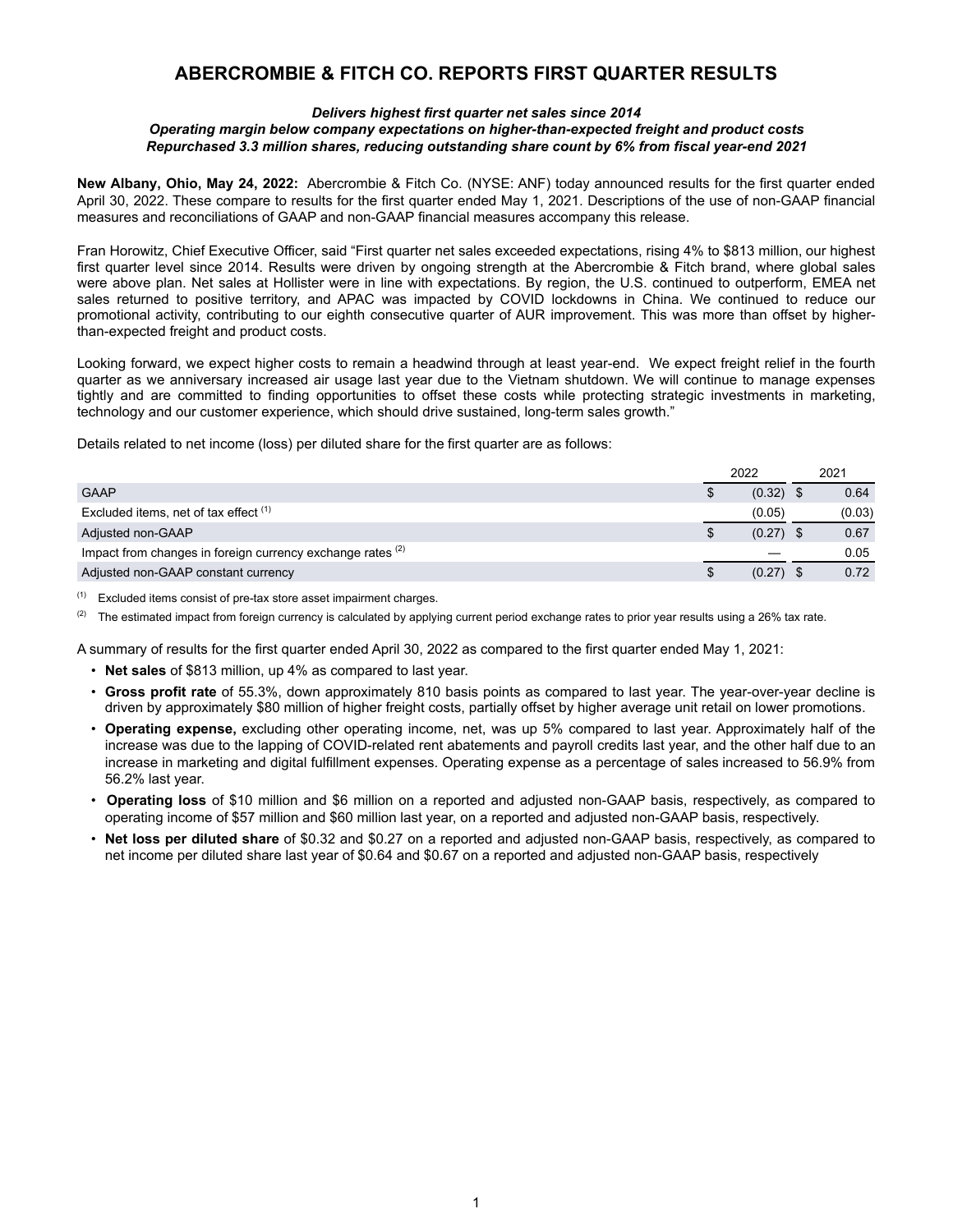# **Net Sales**

**Net sales** by brand and region for the first quarter are as follows:

| (in thousands)             | 2022 |         |     | 2021    | 1 YR % Change |
|----------------------------|------|---------|-----|---------|---------------|
| Net sales by brand:        |      |         |     |         |               |
| Hollister <sup>(1)</sup>   | \$   | 428,834 | \$  | 442,408 | (3)%          |
| Abercrombie <sup>(2)</sup> |      | 383,928 |     | 338,997 | 13%           |
| <b>Total company</b>       |      | 812,762 |     | 781,405 | 4%            |
| Net sales by region: (3)   |      | 2022    |     | 2021    | 1 YR % Change |
| <b>United States</b>       |      | 585,106 | \$. | 553,846 | 6%            |
| <b>EMEA</b>                |      | 163.969 |     | 159.002 | 3%            |
| <b>APAC</b>                |      | 29,897  |     | 46,046  | (35)%         |
| Other $(4)$                |      | 33,790  |     | 22,511  | 50%           |
| International              |      | 227,656 | S   | 227,559 | $0\%$         |
| <b>Total company</b>       |      | 812.762 |     | 781.405 | 4%            |

 $(1)$  Hollister includes the Hollister, Gilly Hicks and Social Tourist brands.

(2) Abercrombie includes the Abercrombie & Fitch and abercrombie kids brands.

<sup>(3)</sup> Net sales by geographic area are presented by attributing revenues to an individual country on the basis of the country in which the merchandise was sold for in-store purchases and on the basis of the shipping location provided by customers for digital orders.

 $(4)$  Other includes all sales that do not fall within the United States, EMEA, or APAC regions.

# **Financial Position and Liquidity**

As of April 30, 2022 the company had:

- **Cash and equivalents** of \$468 million. This compares to cash and equivalents of \$823 million and \$909 million as of January 29, 2022 and May 1, 2021, respectively.
- **Inventories** of \$563 million, an increase of approximately 45% over last year due to increased in-transit inventory, higher units on hand, and increased average unit costs driven by freight compared to May 1, 2021.
- **Long-term gross borrowings** under the company's senior secured notes of \$308 million (the "Senior Secured Notes") which mature in July 2025 and bear interest at a rate of 8.75% per annum.
- **Borrowing available** under the senior-secured asset-based revolving credit facility (the "ABL Facility") of \$314 million.
- **Liquidity**, comprised of cash and equivalents and borrowing available under the ABL Facility, of approximately \$0.8 billion. This compares to liquidity of \$1.1 billion and \$1.1 billion as of January 29, 2022 and May 1, 2021, respectively.

# **Cash Flow and Capital Allocation**

Details related to the company's cash flows for the year-to-date period ended April 30, 2022 are as follows:

- **Net cash used for operating activities** of \$218 million.
- **Net cash used for investing activities** of \$19 million.
- **Net cash used for financing activities** of \$117 million.

In the quarter, the company returned approximately \$100 million to shareholders through the repurchase of approximately 3.3 million shares. The company has \$258 million remaining on the share repurchase authorization established in November 2021.

Depreciation and amortization was \$34 million for the year-to-date period ended April 30, 2022.

#### **Fiscal 2022 Full Year Outlook**

To more closely align with industry practices, and the company's plans to flex operating expenses in response to volatility in freight and other costs, beginning this quarter, the company will no longer provide a full year outlook on gross profit rate or operating expense. The following outlook replaces all previous full year guidance. For fiscal 2022, the company now expects:

- **Net sales** to be flat to up 2% from \$3.7 billion in 2021, down from previous outlook of up 2 to 4% driven by a combined 200 basis point adverse impact from foreign currency and an assumed inflationary impact on consumer demand, partially offset by higher-than-expected sales in Q1.
- **Operating margin** in the range of 5 to 6%, down from previous outlook of 7 to 8% reflecting a combined 200 basis point adverse impact from higher freight and raw material costs, foreign currency, and lower sales due to an assumed inflationary impact on consumer. Mitigating these factors will be actions to drive AUR growth, reduce certain expenses, and adjust inventory flows by region in response to current market forces.
- **Effective tax rate** to be in the mid-30s.
- **Capital expenditures** of approximately \$150 million.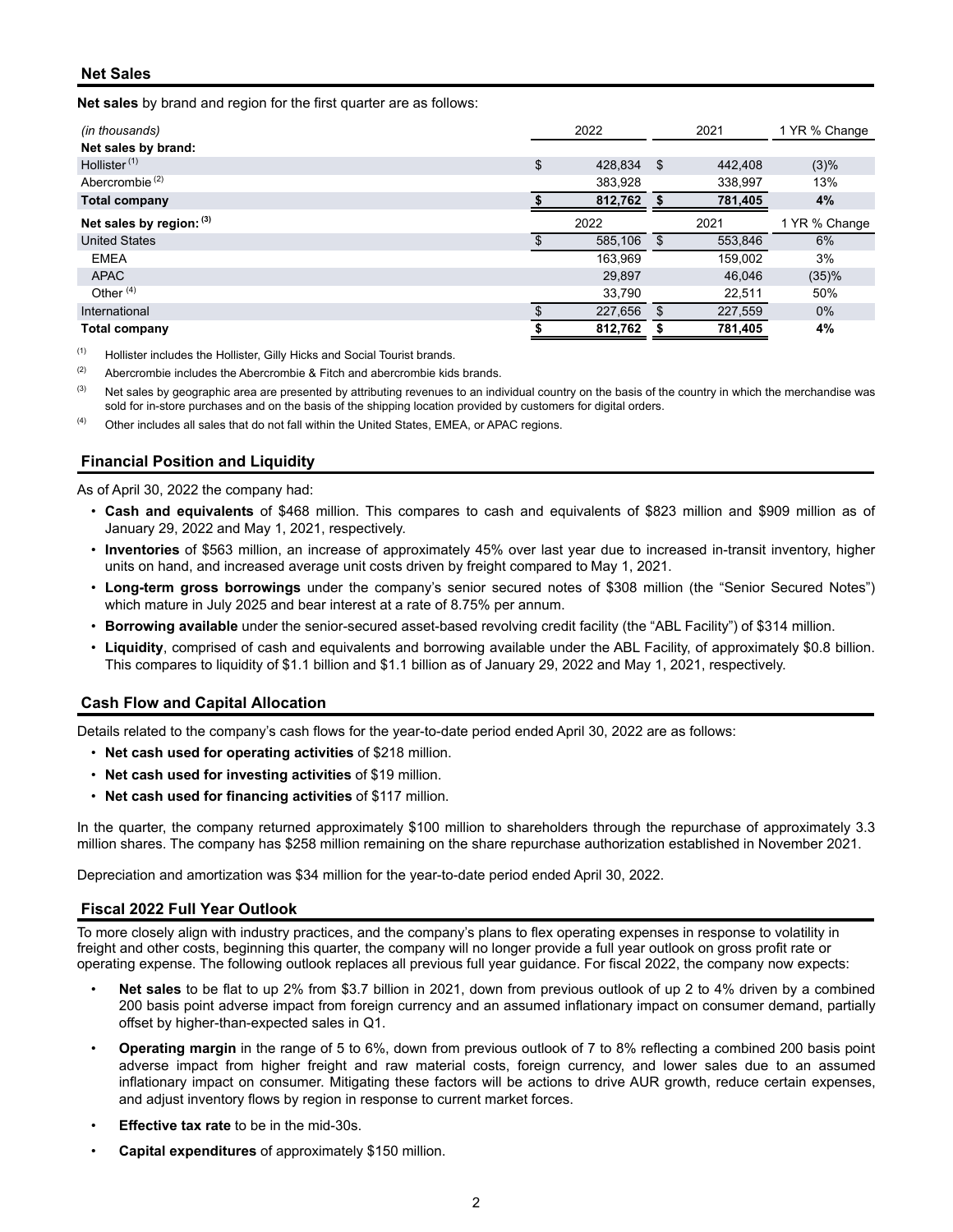# **Fiscal 2022 Second Quarter Outlook**

Consistent with the above, beginning this quarter, the company will no longer provide a quarterly outlook on gross profit rate or operating expense. For the second quarter of fiscal 2022, the company expects:

- **Net sales** to be down low-single-digits to fiscal second quarter 2021 level of \$865 million, reflecting a combined, estimated adverse impact of approximately 300 basis points from foreign currency and COVID-related lockdowns in China and approximately 300 basis points due to an assumed impact of inflationary impact on consumer demand.
- **Operating margin** in the range of 3 to 4% with the year-over-year decline driven by higher freight and raw material costs.
- **Effective tax rate** to be in the mid-to-high 30s.

### **Conference Call**

Today at 8:30 AM, ET, the company will conduct a conference call and provide additional details around its quarterly results and its outlook for the second quarter. To listen to the conference call, dial (800) 458-4121 or go to corporate.abercrombie.com. The international call-in number is (323) 794-2093. This call will be recorded and made available by dialing the replay number (888) 203-1112 or the international number (719) 457-0820 followed by the conference ID number 5209585 or through corporate.abercrombie.com. A presentation of first quarter results will be available in the "Investors" section at corporate.abercrombie.com at approximately 7:30 AM, ET, today.

## **Safe Harbor Statement Under the Private Securities Litigation Reform Act of 1995**

A&F cautions that any forward-looking statements (as such term is defined in the Private Securities Litigation Reform Act of 1995) contained in this Press Release or made by management or spokespeople of A&F involve risks and uncertainties and are subject to change based on various important factors, many of which may be beyond the company's control. Words such as "estimate," "project," "plan," "believe," "expect," "anticipate," "intend," "should," "are confident," and similar expressions may identify forward-looking statements. Except as may be required by applicable law, we undertake no obligation to publicly update or revise any forward-looking statements. The following factors, in addition to those disclosed in "ITEM 1A. RISK FACTORS" of A&F's Annual Report on Form 10-K for the fiscal year ended January 29, 2022, in some cases have affected, and in the future could affect, A&F's financial performance and could cause actual results for fiscal 2022 and beyond to differ materially from those expressed or implied in any of the forward-looking statements included in this Press Release or otherwise made by management: COVID-19 has and may continue to materially adversely impact and cause disruption to our business; changes in global economic and financial conditions, and the resulting impact on consumer confidence and consumer spending, as well as other changes in consumer discretionary spending habits could have a material adverse impact on our business; failure to engage our customers, anticipate customer demand and changing fashion trends, and manage our inventory commensurately could have a material adverse impact on our business; our failure to operate effectively in a highly competitive and constantly evolving industry could have a material adverse impact on our business; fluctuations in foreign currency exchange rates could have a material adverse impact on our business; recent inflationary pressures and global supply chain constraints could continue to affect freight and other costs and could have a material adverse impact on our business; our ability to attract customers to our stores depends, in part, on the success of the shopping malls or area attractions that our stores are located in or around; the impact of geopolitical conflict, including the on-going hostilities in Ukraine, acts of terrorism, mass casualty events, social unrest, civil disturbance or disobedience could have a material adverse impact on our business; the impact of extreme weather, infectious disease outbreaks, including COVID-19, and other unexpected events could result in an interruption to our business, as well as to the operations of our third-party partners, and have a material adverse impact on our business; failure to successfully develop an omnichannel shopping experience, a significant component of our growth strategy, or failure to successfully invest in customer, digital and omnichannel initiatives could have a material adverse impact on our business; our failure to optimize our global store network could have a material adverse impact on our business; our failure to execute our international growth strategy successfully and inability to conduct business in international markets as a result of legal, tax, regulatory, political and economic risks could have a material adverse impact on our business; our failure to appropriately address emerging environmental, social and governance ("ESG") matters, including the perceived adequacy of our responses to new laws and regulations relating to ESG, could have a material adverse impact on our reputation and, as a result, our business; failure to protect our reputation could have a material adverse impact on our business; if our information technology systems are disrupted or cease to operate effectively, it could have a material adverse impact on our business; we may be exposed to risks and costs associated with cyber-attacks, state-sponsored cyberthreats, data protection, credit card fraud and identity theft that could have a material adverse impact on our business; our reliance on our distribution centers makes us susceptible to disruptions or adverse conditions affecting our supply chain; Trade relations and changes in the cost, availability and quality of raw materials, labor, and transportation could have a material adverse impact on our business; we depend upon independent third parties for the manufacture and delivery of all our merchandise, and a disruption of the manufacture or delivery of our merchandise could have a material adverse impact on our business; we rely on the experience and skills of our executive officers and associates, and the failure to attract or retain this talent, effectively manage succession, and establish a diverse workforce could have a material adverse impact on our business; in the past, we have identified a material weakness in our internal control over financial reporting and may identify additional material weaknesses in the future. If we fail to establish and maintain effective internal control over financial reporting, our ability to accurately and timely report our financial results could be adversely affected; fluctuations in our tax obligations and effective tax rate may result in volatility in our results of operations could have a material adverse impact on our business; our litigation exposure, or any securities litigation and any potential stockholder activism, could have a material adverse impact on our business; failure to adequately protect our trademarks could have a negative impact on our brand image and limit our ability to penetrate new markets which could have a material adverse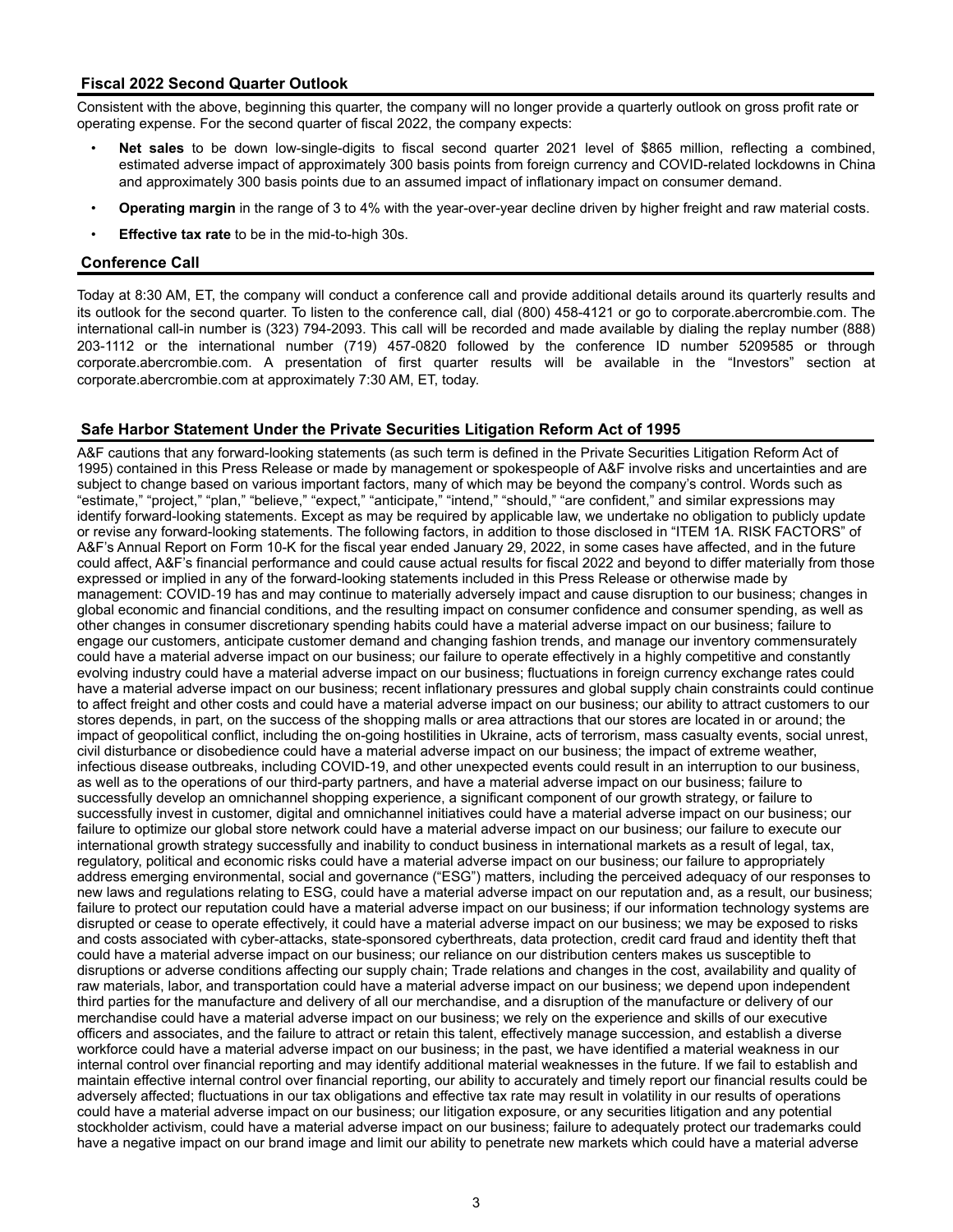impact on our business; changes in the regulatory or compliance landscape could have a material adverse impact on our business; and the agreements related to our senior secured asset-based revolving credit facility and our senior secured notes include restrictive covenants that limit our flexibility in operating our business and our inability to obtain credit on reasonable terms in the future could have an adverse impact on our business.

# **Other Information**

This document includes certain adjusted non-GAAP financial measures where management believes it to be helpful in understanding the Company's results of operations or financial position. Additional details about non-GAAP financial measures and a reconciliation of GAAP financial measures to non-GAAP financial measures can be found in the "Reporting and Use of GAAP and Non-GAAP Measures" section. As used in the presentation, "Hollister" refers to the company's Hollister, Gilly Hicks, and Social Tourist brands and "Abercrombie" refers to the company's Abercrombie & Fitch and abercrombie kids brands. Subtotals and totals may not foot due to rounding. Net income (loss) and net income (loss) per share financial measures included herein are attributable to Abercrombie & Fitch Co., excluding net income attributable to noncontrolling interests.

## **About Abercrombie & Fitch Co.**

Abercrombie & Fitch Co. (NYSE: ANF) is a leading, global, omnichannel specialty retailer of apparel and accessories for men, women and kids through five renowned brands. The iconic Abercrombie & Fitch brand was born in 1892 and aims to make every day feel as exceptional as the start of a long weekend. abercrombie kids sees the world through kids' eyes, where play is life and every day is an opportunity to be anything and better anything. The Hollister brand believes in liberating the spirit of an endless summer inside everyone and making teens feel celebrated and comfortable in their own skin. Gilly Hicks, offering intimates, loungewear and sleepwear, is designed to give all Gen Z customers their daily dose of happy. Social Tourist, the creative vision of Hollister and social media personalities, Dixie and Charli D'Amelio, offers trend forward apparel that allows teens to experiment with their style, while exploring the duality of who they are both on social media and in real life.

The brands share a commitment to offering products of enduring quality and exceptional comfort that allow consumers around the world to express their own individuality and style. Abercrombie & Fitch Co. operates approximately 730 stores under these brands across North America, Europe, Asia and the Middle East, as well as the e-commerce sites www.abercrombie.com, www.abercrombiekids.com, www.hollisterco.com, www.gillyhicks.com and www.socialtourist.com.

Investor Contact: New York Contact: New York Contact: Media Contact:

Pamela Quintiliano **Mackenzie Gusweiler** Mackenzie Gusweiler Abercrombie & Fitch Co. Abercrombie & Fitch Co. (614) 283-6751 (614) 283-6192 Investor\_Relations@anfcorp.com Public\_Relations@anfcorp.com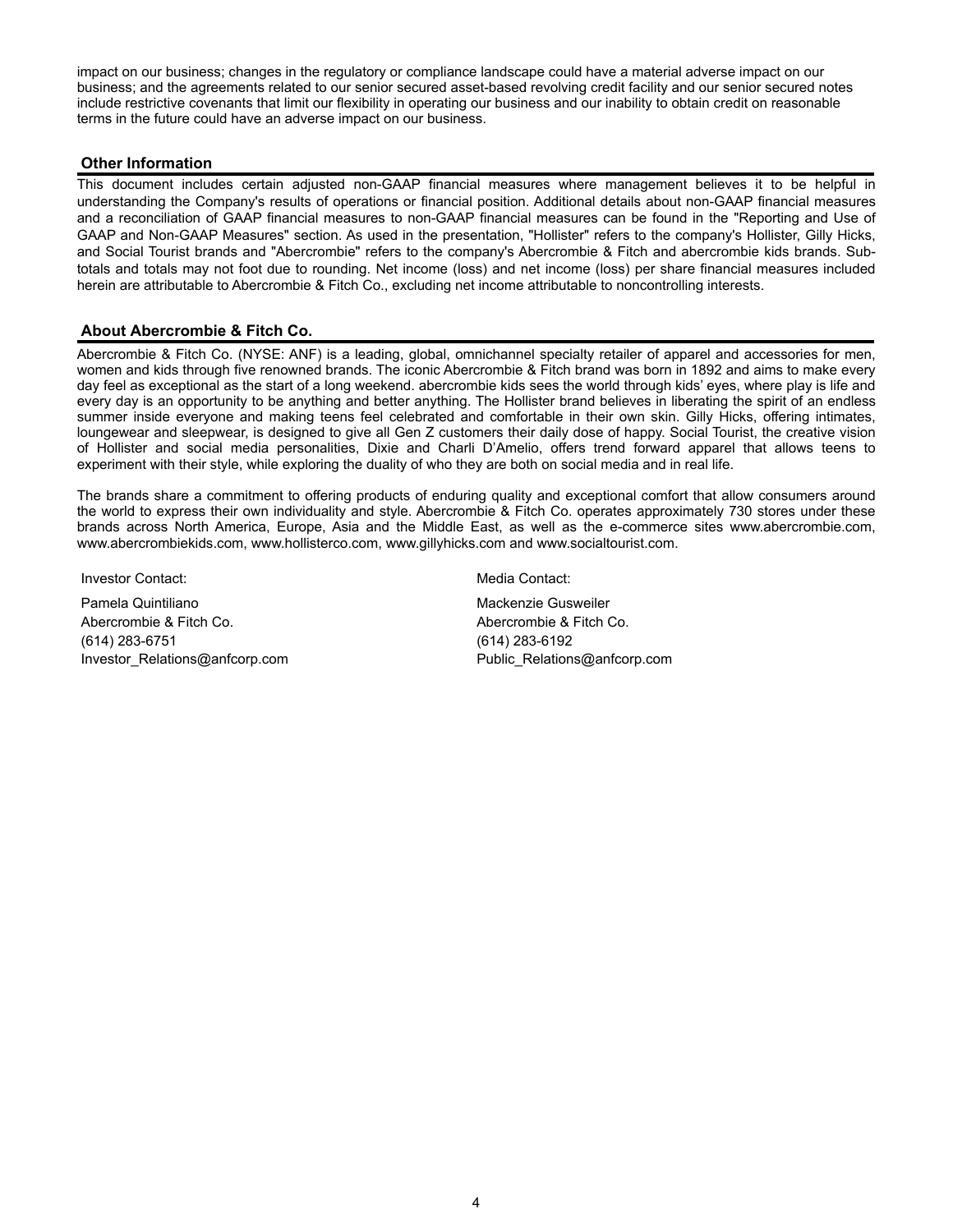# **Abercrombie & Fitch Co.**

# **Condensed Consolidated Statements of Operations**

# **(in thousands, except per share data)**

# **(Unaudited)**

|                                                           | Thirteen Weeks Ended |                   | <b>Thirteen Weeks Ended</b> |                            |  |
|-----------------------------------------------------------|----------------------|-------------------|-----------------------------|----------------------------|--|
|                                                           | April 30, 2022       | % of<br>Net Sales | May 1, 2021                 | $%$ of<br><b>Net Sales</b> |  |
| Net sales                                                 | \$<br>812,762        | 100.0 % \$        | 781,405                     | 100.0%                     |  |
| Cost of sales, exclusive of depreciation and amortization | 363,216              | 44.7 %            | 286,271                     | 36.6 %                     |  |
| Gross profit                                              | 449,546              | 55.3 %            | 495,134                     | 63.4 %                     |  |
| Stores and distribution expense                           | 337,543              | 41.5 %            | 316,608                     | 40.5 %                     |  |
| Marketing, general and administrative expense             | 122,149              | 15.0 %            | 120,947                     | 15.5 %                     |  |
| Flagship store exit benefits                              |                      | 0.0%              | (1,100)                     | (0.1)%                     |  |
| Asset impairment                                          | 3,422                | 0.4%              | 2,664                       | 0.3%                       |  |
| Other operating income, net                               | (3,842)              | (0.5)%            | (1, 418)                    | (0.2)%                     |  |
| Operating (loss) income                                   | (9, 726)             | $(1.2)\%$         | 57,433                      | 7.3 %                      |  |
| Other expense, net                                        | 7,307                | 0.9%              | 8,606                       | 1.1%                       |  |
| (Loss) income before income taxes                         | (17, 033)            | $(2.1)\%$         | 48,827                      | 6.2 %                      |  |
| Income tax (benefit) expense                              | (2, 187)             | (0.3)%            | 6,121                       | 0.8%                       |  |
| Net (loss) income                                         | (14, 846)            | (1.8)%            | 42,706                      | 5.5 %                      |  |
| Less: Net income attributable to noncontrolling interests | 1,623                | 0.2 %             | 938                         | 0.1%                       |  |
| Net (loss) income attributable to A&F                     | \$<br>(16, 469)      | $(2.0) \%$ \$     | 41,768                      | 5.3 %                      |  |
| Net (loss) income per share attributable to A&F           |                      |                   |                             |                            |  |
| Basic                                                     | \$<br>(0.32)         |                   | \$<br>0.67                  |                            |  |
| <b>Diluted</b>                                            | \$<br>(0.32)         |                   | \$<br>0.64                  |                            |  |
|                                                           |                      |                   |                             |                            |  |
| Weighted-average shares outstanding:                      |                      |                   |                             |                            |  |
| Basic                                                     | 52,077               |                   | 62,380                      |                            |  |
| <b>Diluted</b>                                            | 52,077               |                   | 65,305                      |                            |  |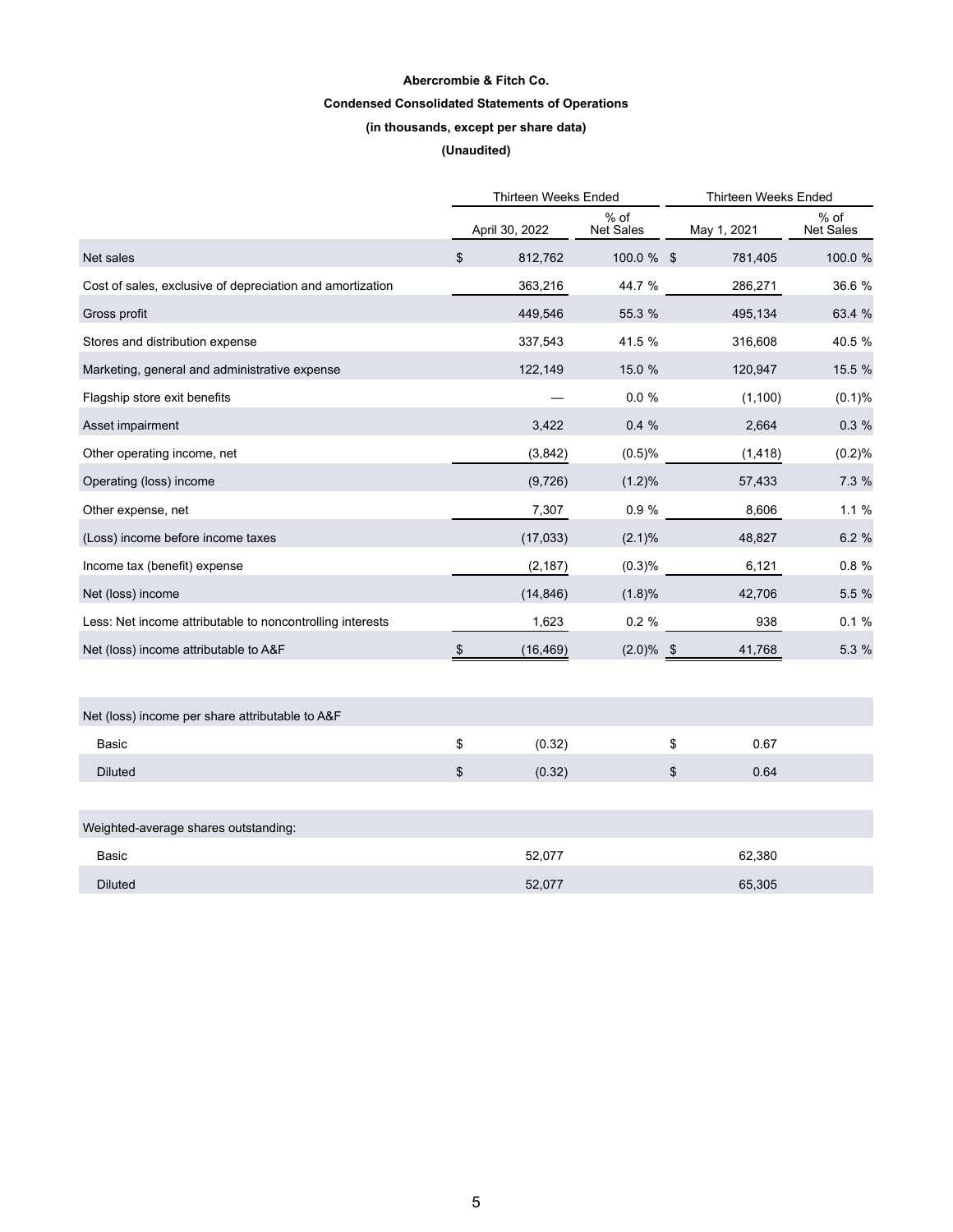### **Reporting and Use of GAAP and Non-GAAP Measures**

The company believes that each of the non-GAAP financial measures presented are useful to investors as they provide a measure of the company's operating performance excluding the effect of certain items which the company believes do not reflect its future operating outlook, such as asset impairment charges, therefore supplementing investors' understanding of comparability of operations across periods. Management used these non-GAAP financial measures during the periods presented to assess the company's performance and to develop expectations for future operating performance. Non-GAAP financial measures should be used supplemental to, and not as an alternative to, the company's GAAP financial results, and may not be calculated in the same manner as similar measures presented by other companies.

In addition, at times the company provides comparable sales, defined as the percentage year-over-year change in the aggregate of: (1) sales for stores that have been open as the same brand at least one year and whose square footage has not been expanded or reduced by more than 20% within the past year, with prior year's net sales converted at the current year's foreign currency exchange rate to remove the impact of foreign currency rate fluctuation, and (2) digital net sales with prior year's net sales converted at the current year's foreign currency exchange rate to remove the impact of foreign currency rate fluctuation.

The company also provides certain financial information on a constant currency basis to enhance investors' understanding of underlying business trends and operating performance, by removing the impact of foreign currency exchange rate fluctuations. The effect from foreign currency, calculated on a constant currency basis, is determined by applying current year average exchange rates to prior year results and is net of the year-over-year impact from hedging. The per diluted share effect from foreign currency is calculated using a 26% tax rate.

# **Abercrombie & Fitch Co. Schedule of Non-GAAP Financial Measures Thirteen Weeks Ended April 30, 2022 (in thousands, except per share data) (Unaudited)**

|                                                                    | $GAAP$ <sup>(1)</sup> | Excluded items | Adjusted<br>non-GAAP |
|--------------------------------------------------------------------|-----------------------|----------------|----------------------|
| Asset impairment, exclusive of flagship store exit charges (2)     | \$<br>$3,422$ \$      | $3,422$ \$     |                      |
| Operating loss                                                     | (9,726)               | (3, 422)       | (6, 304)             |
| Loss before income taxes                                           | (17,033)              | (3, 422)       | (13, 611)            |
| Income tax benefit $(3)$                                           | (2, 187)              | (918)          | (1,269)              |
| Net loss attributable to Abercrombie & Fitch Co.                   | \$<br>$(16, 469)$ \$  | $(2,504)$ \$   | (13, 965)            |
|                                                                    |                       |                |                      |
| Net loss per diluted share attributable to Abercrombie & Fitch Co. | \$<br>$(0.32)$ \$     | $(0.05)$ \$    | (0.27)               |
| Diluted weighted-average shares outstanding:                       | 52,077                |                | 52,077               |

 $(1)$  "GAAP" refers to accounting principles generally accepted in the United States of America.

 $(2)$  Excluded items consist of pre-tax store asset impairment charges of \$3.4 million.

 $^{(3)}$  The tax effect of excluded items is the difference between the tax provision calculated on a GAAP basis and an adjusted non-GAAP basis.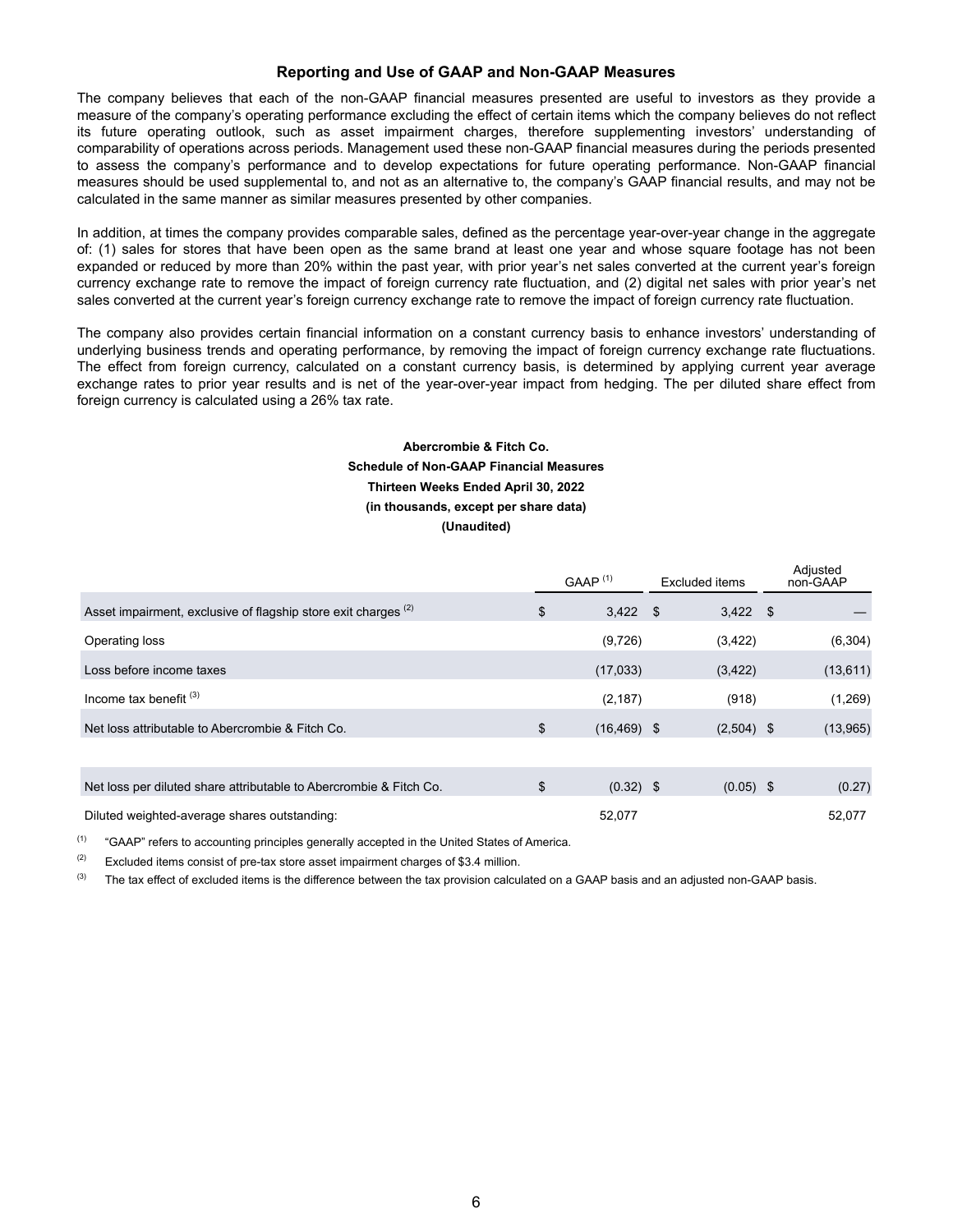# **Abercrombie & Fitch Co. Schedule of Non-GAAP Financial Measures Thirteen Weeks Ended May 1, 2021 (in thousands, except per share data) (Unaudited)**

|                                                                           | $GAAP$ <sup>(1)</sup> |      | Excluded items | Adjusted<br>non-GAAP |
|---------------------------------------------------------------------------|-----------------------|------|----------------|----------------------|
| Asset impairment, exclusive of flagship store exit charges <sup>(2)</sup> | \$<br>2,664           | - \$ | $2,664$ \$     |                      |
| Operating income                                                          | 57,433                |      | (2,664)        | 60,097               |
| Income before income taxes                                                | 48,827                |      | (2,664)        | 51,491               |
| Income tax expense $(3)$                                                  | 6,121                 |      | (449)          | 6,570                |
| Net income attributable to Abercrombie & Fitch Co.                        | \$<br>41.768          | - \$ | $(2,215)$ \$   | 43,983               |
|                                                                           |                       |      |                |                      |
| Net income per diluted share attributable to Abercrombie & Fitch Co.      | \$<br>$0.64$ \$       |      | $(0.03)$ \$    | 0.67                 |
| Diluted weighted-average shares outstanding:                              | 65.305                |      |                | 65.305               |

(1) "GAAP" refers to accounting principles generally accepted in the United States of America.

 $(2)$  Excluded items consist of pre-tax store asset impairment charges of \$2.7 million.

<sup>(3)</sup> The tax effect of excluded items is the difference between the tax provision calculated on a GAAP basis and an adjusted non-GAAP basis.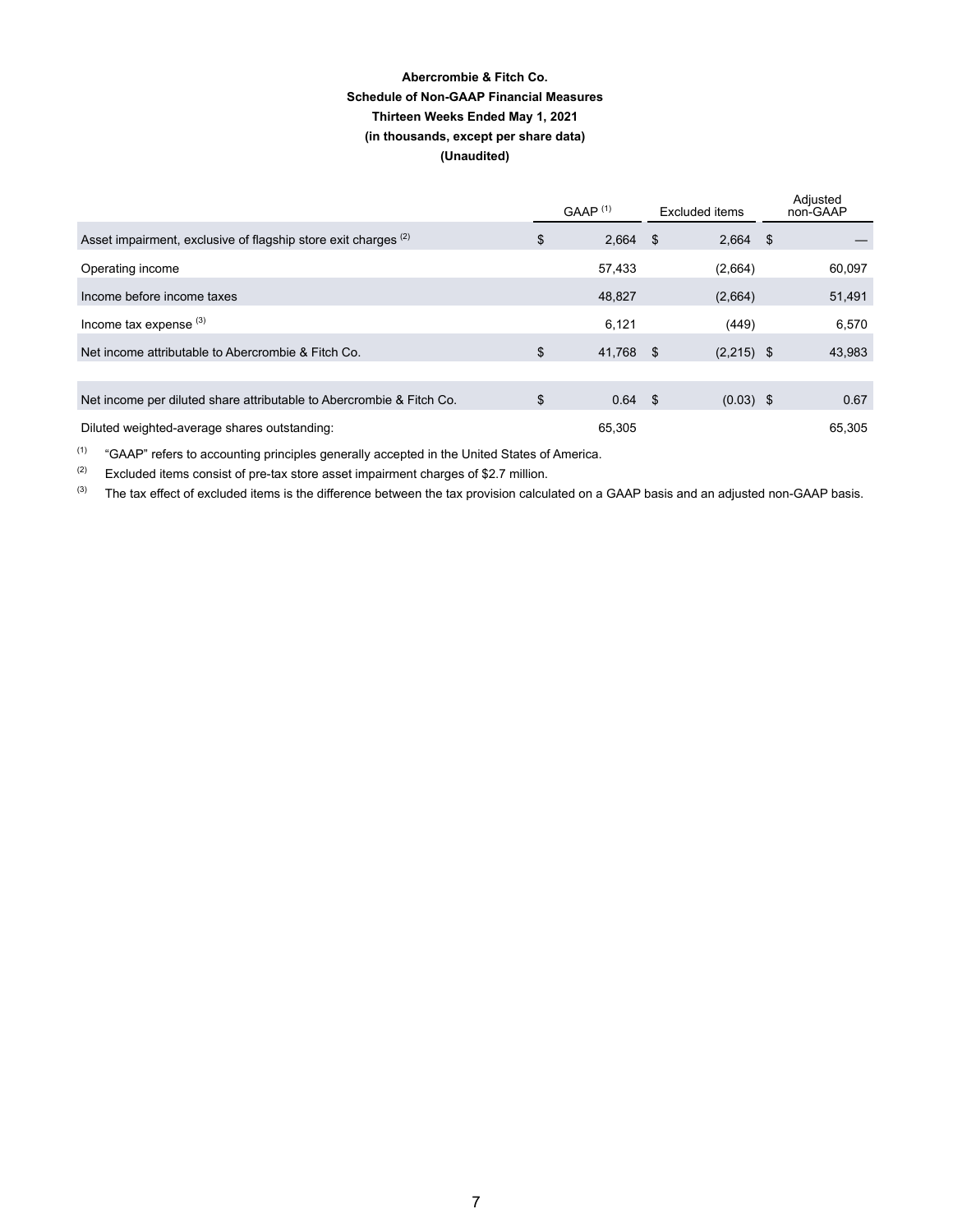#### **Abercrombie & Fitch Co.**

#### **Reconciliation of Constant Currency Financial Measures**

# **Thirteen Weeks Ended April 30, 2022**

# **(in thousands, except percentage and basis point changes and per share data)**

#### **(Unaudited)**

|                                                                             | 2022           |              | 2021 |         | % Change                  |
|-----------------------------------------------------------------------------|----------------|--------------|------|---------|---------------------------|
| <b>Net sales</b>                                                            |                |              |      |         |                           |
| $GAAP$ <sup>(1)</sup>                                                       | \$             | 812,762      | \$.  | 781,405 | 4%                        |
| Impact from changes in foreign currency exchange rates $(2)$                |                |              |      | (8,529) | 1%                        |
| Net sales on a constant currency basis                                      | \$             | 812,762      | \$   | 772,876 | 5%                        |
| <b>Gross profit</b>                                                         |                | 2022         |      | 2021    | BPS Change <sup>(3)</sup> |
| $GAAP$ <sup>(1)</sup>                                                       | $\mathfrak{L}$ | 449,546      | \$   | 495,134 | (810)                     |
| Impact from changes in foreign currency exchange rates <sup>(2)</sup>       |                |              |      | (3,283) | (20)                      |
| Gross profit on a constant currency basis                                   | \$             | 449,546      | \$   | 491,851 | (830)                     |
| <b>Operating (loss) income</b>                                              |                | 2022         |      | 2021    | BPS Change <sup>(3)</sup> |
| GAAP <sup>(1)</sup>                                                         | \$             | $(9,726)$ \$ |      | 57,433  | (850)                     |
| Excluded items <sup>(4)</sup>                                               |                | (3, 422)     |      | (2,664) | (10)                      |
| Adjusted non-GAAP                                                           | \$             | $(6,304)$ \$ |      | 60,097  | (860)                     |
| Impact from changes in foreign currency exchange rates <sup>(2)</sup>       |                |              |      | 4,341   | (50)                      |
| Adjusted non-GAAP constant currency basis                                   | \$             | $(6,304)$ \$ |      | 64,438  | (910)                     |
| Net income (loss) per diluted share attributable to Abercrombie & Fitch Co. |                | 2022         |      | 2021    | \$ Change                 |
| GAAP $(1)$                                                                  | \$             | $(0.32)$ \$  |      | 0.64    | \$(0.96)                  |
| Excluded items, net of tax $(4)$                                            |                | (0.05)       |      | (0.03)  | (0.02)                    |
| Adjusted non-GAAP                                                           | $\mathfrak{L}$ | $(0.27)$ \$  |      | 0.67    | \$(0.94)                  |
| Impact from changes in foreign currency exchange rates <sup>(2)</sup>       |                |              |      | 0.05    | (0.05)                    |
| Adjusted non-GAAP constant currency basis                                   | \$             | $(0.27)$ \$  |      | 0.72    | \$(0.99)                  |

 $(1)$  "GAAP" refers to accounting principles generally accepted in the United States of America.

<sup>(2)</sup> The estimated impact from foreign currency is determined by applying current period exchange rates to prior year results and is net of the year-overyear impact from hedging. The per diluted share estimated impact from foreign currency is calculated using a 26% tax rate.

 $(3)$  The estimated basis point change has been rounded based on the percentage change.

<sup>(4)</sup> Excluded items consist of pre-tax store asset impairment charges of \$3.4 million and \$2.7 million for the current year and prior year, respectively.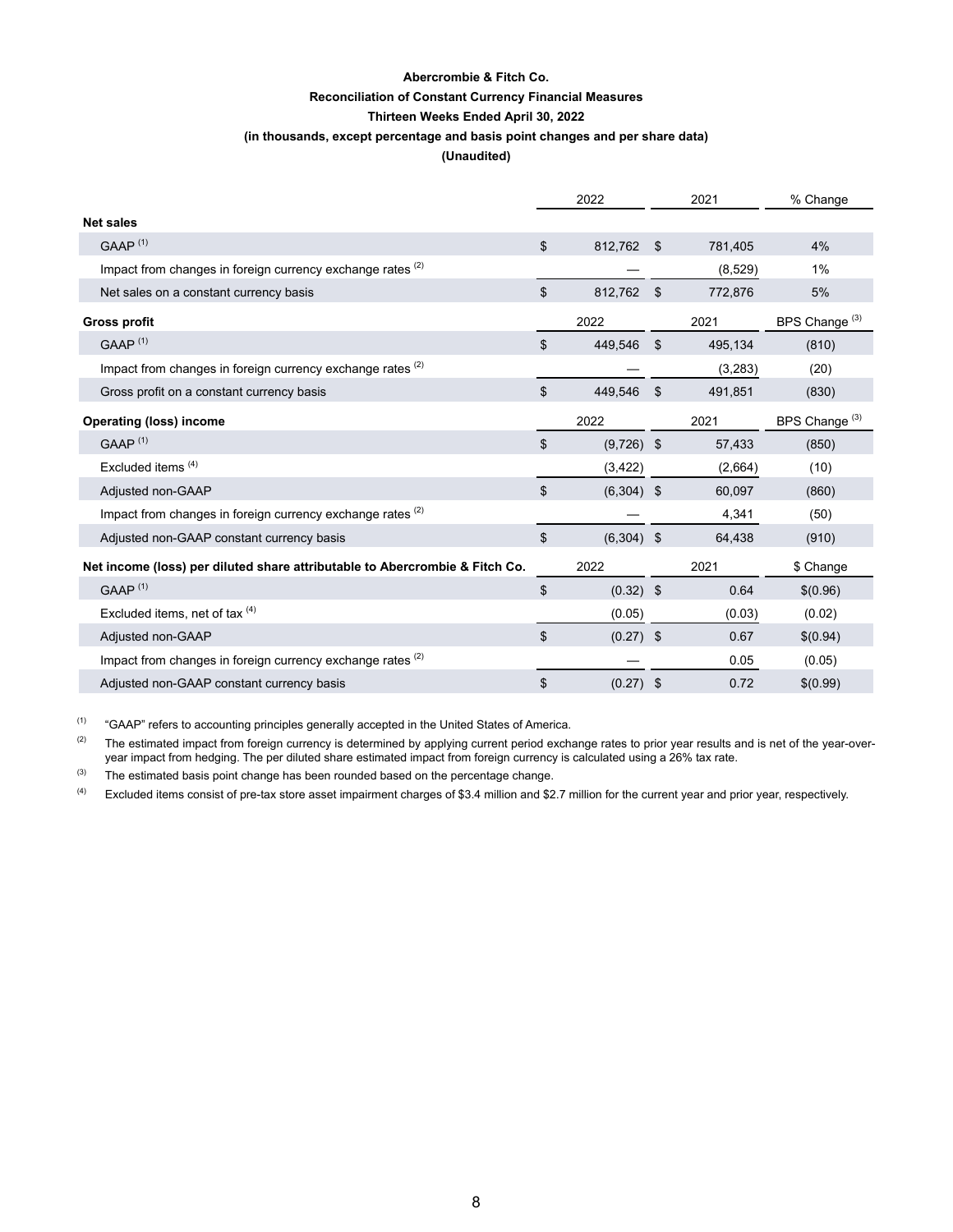# **Abercrombie & Fitch Co. Condensed Consolidated Balance Sheets (in thousands) (Unaudited)**

|                                                    | April 30, 2022  | January 29, 2022 |           |                | May 1, 2021 |
|----------------------------------------------------|-----------------|------------------|-----------|----------------|-------------|
| <b>Assets</b>                                      |                 |                  |           |                |             |
| Current assets:                                    |                 |                  |           |                |             |
| Cash and equivalents                               | \$<br>468,378   | $\sqrt[6]{3}$    | 823,139   | $\sqrt[6]{2}$  | 909,008     |
| Receivables                                        | 88,807          |                  | 69,102    |                | 107,821     |
| Inventories                                        | 562,510         |                  | 525,864   |                | 388,633     |
| Other current assets                               | 93,179          |                  | 89,654    |                | 78,727      |
| <b>Total current assets</b>                        | 1,212,874       |                  | 1,507,759 |                | 1,484,189   |
| Property and equipment, net                        | 497,976         |                  | 508,336   |                | 533,773     |
| Operating lease right-of-use assets                | 671,991         |                  | 698,231   |                | 839,003     |
| Other assets                                       | 224,462         |                  | 225,165   |                | 213,585     |
| <b>Total assets</b>                                | \$<br>2,607,303 | \$               | 2,939,491 | \$             | 3,070,550   |
|                                                    |                 |                  |           |                |             |
| Liabilities and stockholders' equity               |                 |                  |           |                |             |
| Current liabilities:                               |                 |                  |           |                |             |
| Accounts payable                                   | \$<br>311,352   | $\sqrt[6]{3}$    | 374,829   | $\mathfrak{S}$ | 236,667     |
| Accrued expenses                                   | 320,681         |                  | 395,815   |                | 321,906     |
| Short-term portion of operating lease liabilities  | 195,599         |                  | 222,823   |                | 231,750     |
| Income taxes payable                               | 25,400          |                  | 21,773    |                | 26,672      |
| <b>Total current liabilities</b>                   | 853,032         |                  | 1,015,240 |                | 816,995     |
| Long-term liabilities:                             |                 |                  |           |                |             |
| Long-term portion of operating lease liabilities   | \$<br>662,322   | $\sqrt[6]{3}$    | 697,264   | $\mathfrak{S}$ | 844,401     |
| Long-term borrowings, net                          | 303,901         |                  | 303,574   |                | 344,278     |
| Other liabilities                                  | 83,243          |                  | 86,089    |                | 114,926     |
| Total long-term liabilities                        | 1,049,466       |                  | 1,086,927 |                | 1,303,605   |
| Total Abercrombie & Fitch Co. stockholders' equity | 695,361         |                  | 826,090   |                | 941,174     |
| Noncontrolling interests                           | 9,444           |                  | 11,234    |                | 8,776       |
| Total stockholders' equity                         | 704,805         |                  | 837,324   |                | 949,950     |
| Total liabilities and stockholders' equity         | \$<br>2,607,303 | \$               | 2,939,491 | \$             | 3,070,550   |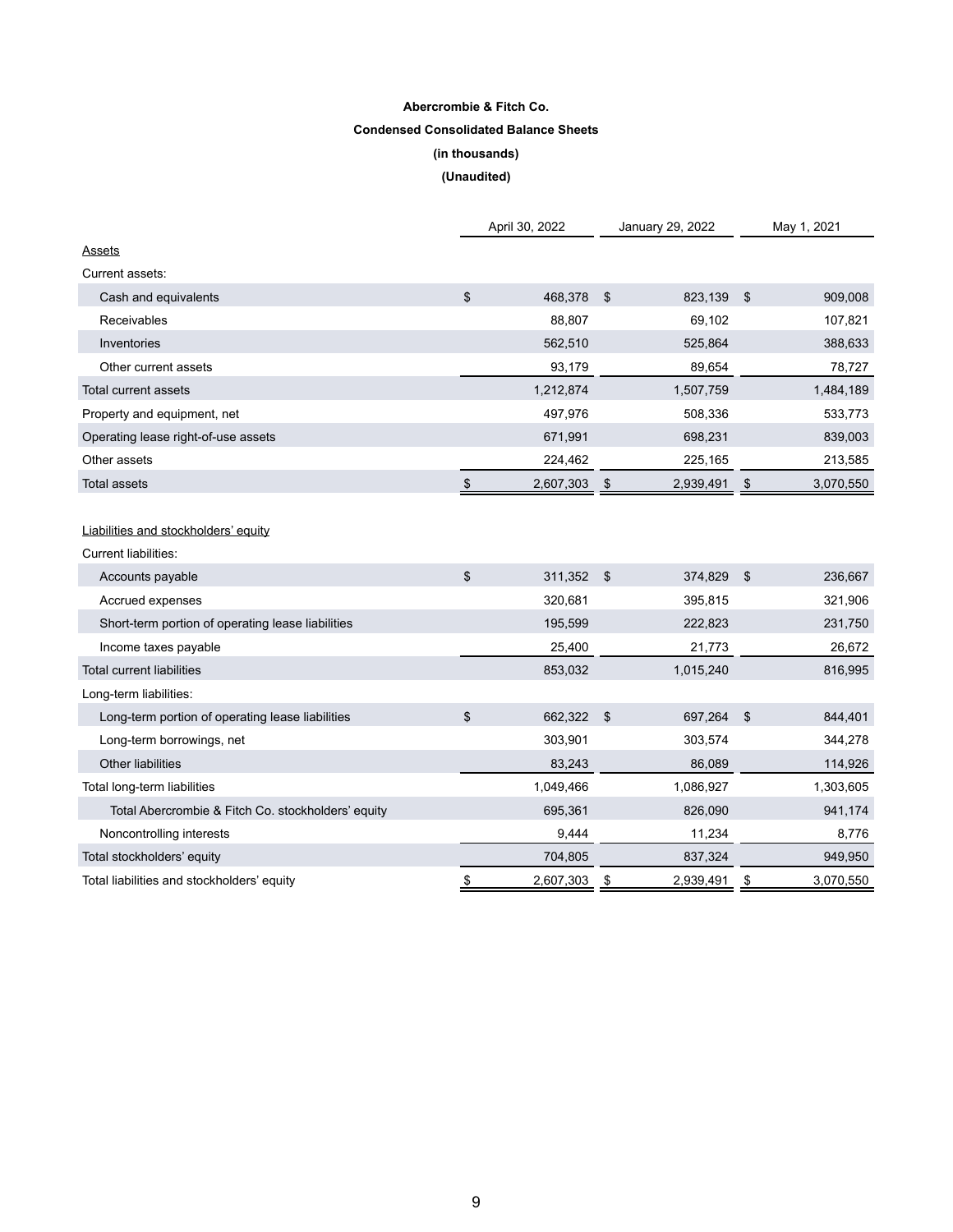# **Abercrombie & Fitch Co. Condensed Consolidated Statements of Cash Flows (in thousands, except per share data) (Unaudited)**

|                                                                                |    | <b>Thirteen Weeks Ended</b> |    |             |
|--------------------------------------------------------------------------------|----|-----------------------------|----|-------------|
|                                                                                |    | April 30, 2022              |    | May 1, 2021 |
| <b>Operating activities</b>                                                    |    |                             |    |             |
| Net cash used for operating activities                                         | \$ | $(217, 787)$ \$             |    | (131, 350)  |
|                                                                                |    |                             |    |             |
| <b>Investing activities</b>                                                    |    |                             |    |             |
| Purchases of property and equipment                                            | \$ | $(26, 292)$ \$              |    | (14, 404)   |
| Proceeds from sale of property and equipment                                   |    | 7,751                       |    |             |
| Net cash used for investing activities                                         | \$ | $(18,541)$ \$               |    | (14, 404)   |
|                                                                                |    |                             |    |             |
| <b>Financing activities</b>                                                    |    |                             |    |             |
| Payment of debt issuance or modification costs and fees                        |    |                             |    | (1,490)     |
| Purchases of common stock                                                      |    | (100,000)                   |    | (35, 249)   |
| Other financing activities                                                     |    | (16, 945)                   |    | (16, 452)   |
| Net cash used for financing activities                                         | \$ | $(116, 945)$ \$             |    | (53, 191)   |
|                                                                                |    |                             |    |             |
| Effect of foreign currency exchange rates on cash                              | \$ | $(2,617)$ \$                |    | (1,021)     |
| Net decrease in cash and equivalents, and restricted cash and equivalents      | \$ | $(355,890)$ \$              |    | (199, 966)  |
| Cash and equivalents, and restricted cash and equivalents, beginning of period | \$ | 834,368                     | \$ | 1,124,157   |
| Cash and equivalents, and restricted cash and equivalents, end of period       | \$ | 478,478                     | \$ | 924,191     |